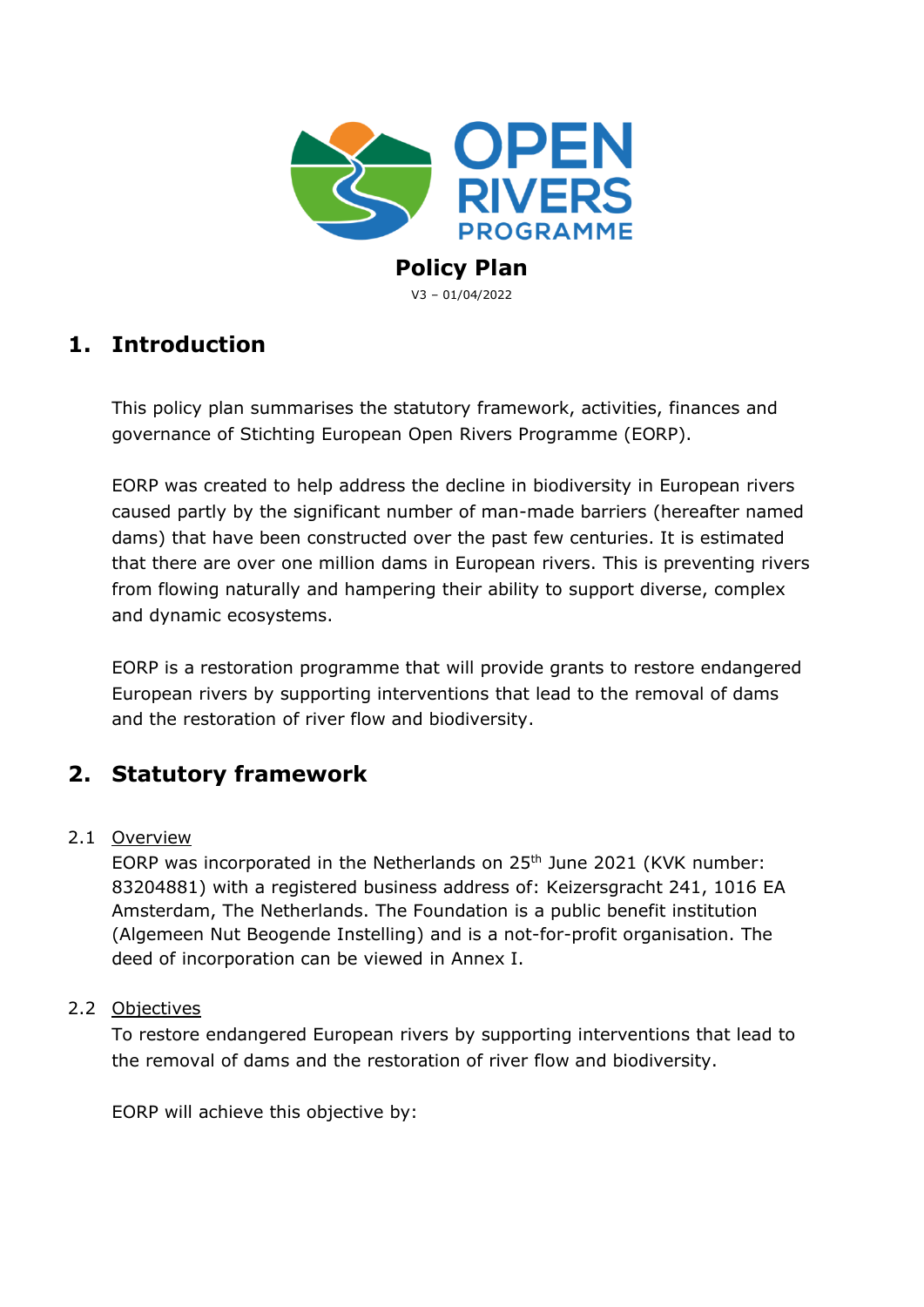- i. delivering a programme that issues grants and loans to third parties to remove dams
- ii. supporting enabling activities that result in dam removal
- iii. promoting the programme
- iv. identifying and attracting additional funders for the programme

## 2.3 Assets

EORP's assets shall (initially) include an annual grant from Arcadia paid for six years. Arcadia is a charitable fund of Lisbet Rausing and Peter Baldwin. The assets of the Foundation will serve to attain the objects of the Foundation.

# **3. Strategy, policy and activities**

## 3.1 Vision

EORP's vision is for free-flowing rivers with healthy, diverse and connected ecosystems across Europe, which are enjoyed, valued, and protected by the communities that depend on them.

## 3.2 Strategy/approach

EORP will offer grants via two annual cycles to applicants from any of the 51 countries of Greater Europe. Applications will be competitively assessed by an independent Grant Selection Panel. It is expected that EORP will issue grants for 150 – 200 projects per year.

## 3.3 Policy/principles

SEORP aims to implement its programme of work according to the following general principles:

## **Ecological**

- Restore the diversity and abundance of life in rivers and riparian habitats;
- Seek to restore ecological and hydromorphological processes;
- Ensure connectivity between habitats;
- Impact whole river basins;
- Enable landscape-scale restoration;
- Help to ensure that rivers are more resilient to short and longer-term changes (such as climate fluctuations).

## Enabling

- Support the interventions of organisations and communities working to restore rivers;
- Seek to collaborate with other funding initiatives to attain mutual goals;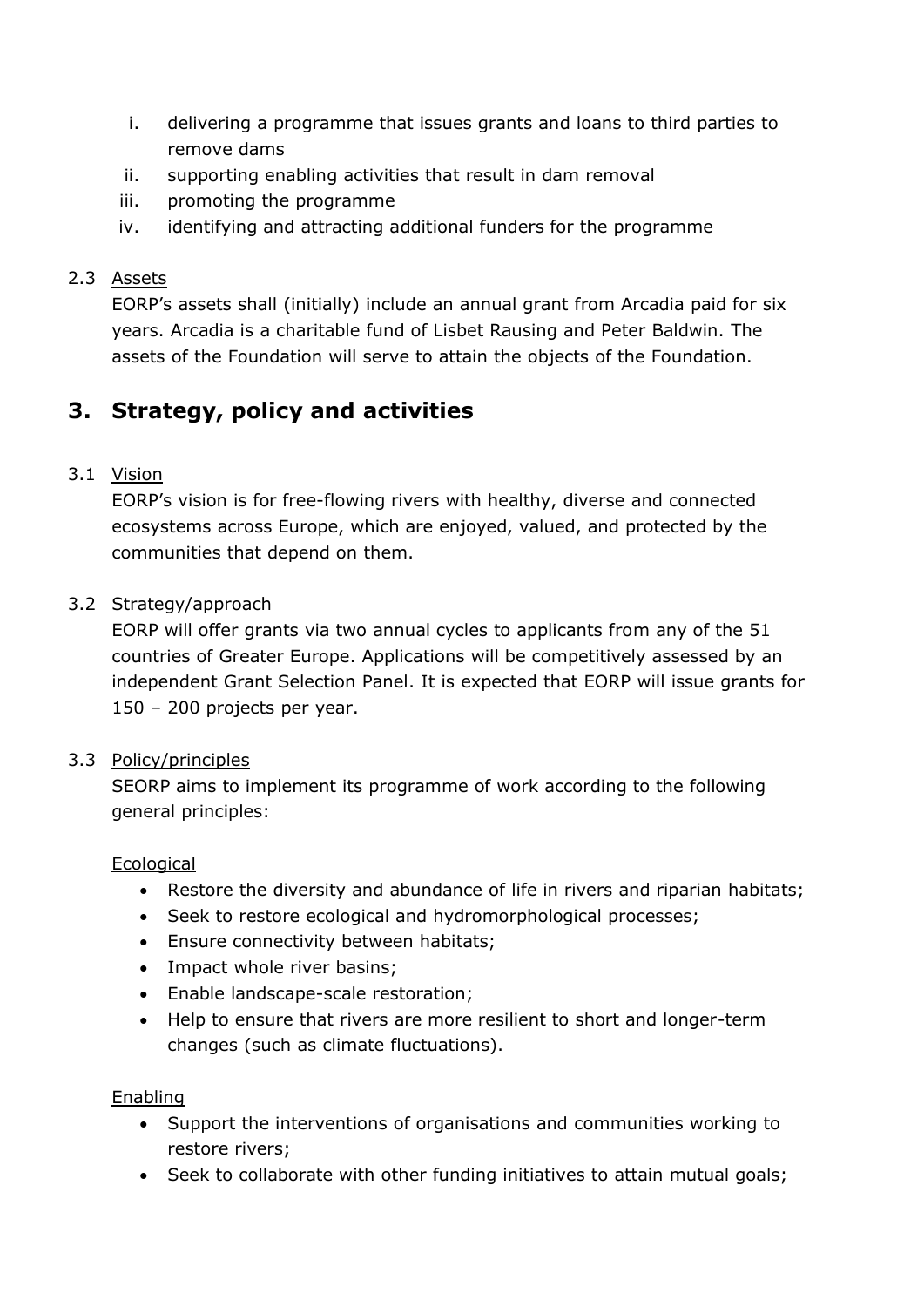- Capture and disseminate a variety of lessons learnt and best practices that demonstrate the diversity of dam removal interventions, e.g. size, complexity, use, ownership and location of a dam;
- Aim to achieve scale by encouraging other actors to replicate;
- Encourage a more supportive policy environment;
- Contribute to the EU's 2030 biodiversity strategy and work towards the EU biodiversity vision for 2050;
- Improve Integrated River Basin Management Planning, in support of the EU's Water Framework Directive (WFD), and UNECE's Water Convention, which considers other pan European countries that are not part of EU and therefore, not implementing WFD;
- Bring more rivers into a good ecological status (as part of WFD and contributing to SDG target 6.6).

## Best practice

- Use the best available evidence to strategically select catchments in Europe, and removals within a catchment that offer the greatest value for money;
- Undertake careful, multidisciplinary assessment of proposals, and adopt a stepwise approach to the funding of projects (planning, inception, execution, monitoring) to ensure that each step is completed according to accepted standards;
- Maintain an open and consultative approach with a broad community of experts;
- Support interventions that offer the prospect of long-term impact and of river restoration with minimal subsequent intervention;
- Give priority to interventions that achieve results within 1-2-years;
- Support work that helps to embed dam removal and dam prevention into policies, planning, research, implementation guidelines, best practices, monitoring and evaluation, and management.

## 3.4 Main activities

EORP will work towards the vision outlined in 3.1 by offering grants to support the following three focal areas:

## **A. Dam removals supported directly by the programme**

Support a range of interventions (via grants) that lead to the removal of small dams up to 2 metres in height in catchments that offer the highest potential for river restoration and ecosystem recovery. Grants will support preparatory work in catchments to prepare dams for removal, such as feasibility studies, technical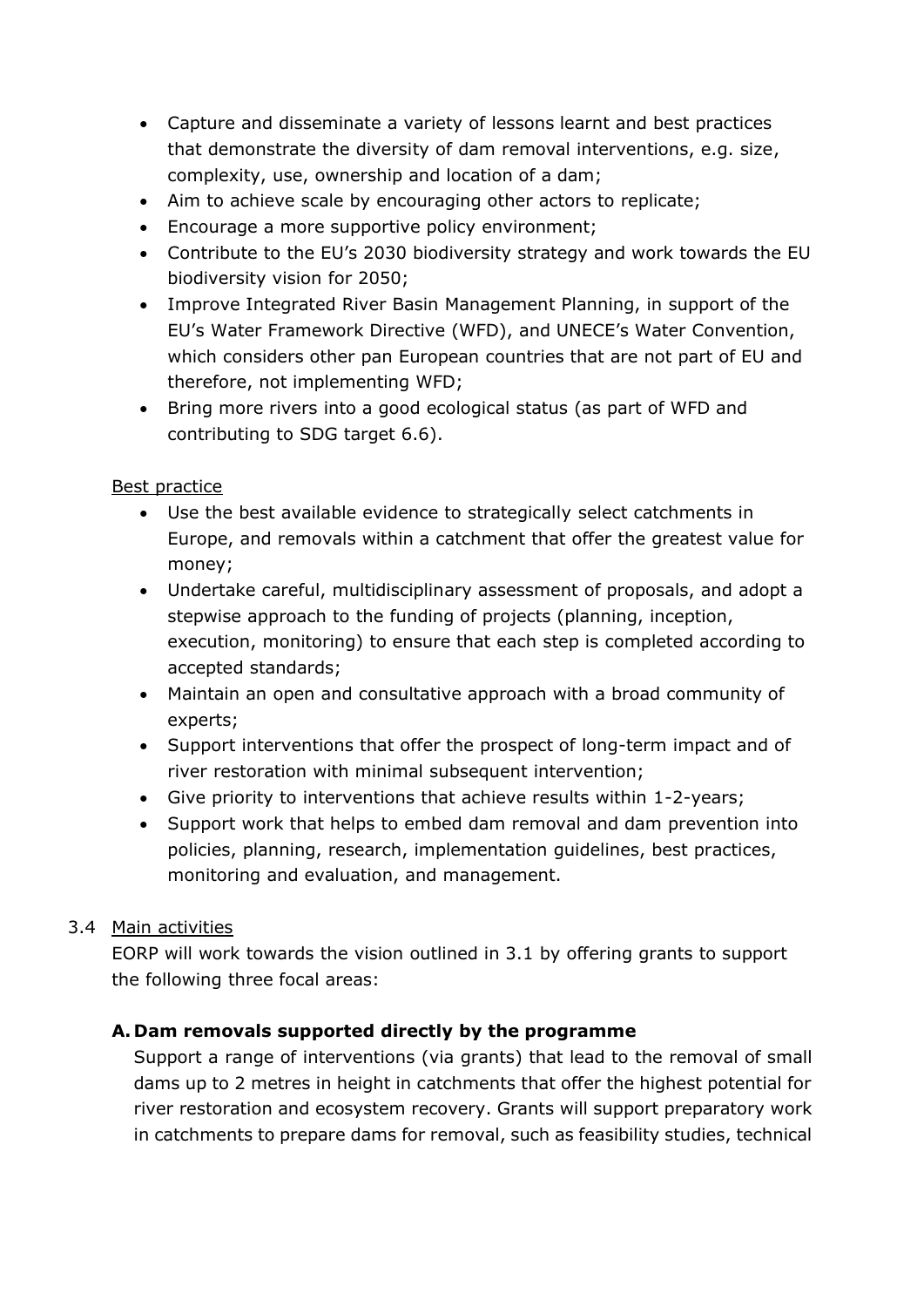designs and securing permissions and permits. This will result in support for the demolition of a dam by EORP.

## **B.Enabling others to remove dams**

Support a range of interventions (via grants) to prepare projects with high ecological potential for removal by a third party. A separate revolving fund will provide loans to support high potential dam removal projects where there are guarantees for the programme to be reimbursed once demolition is complete. These grants will usually support dam removals  $\leq 2m$  in height but larger dam removals will be considered.

## **C. Enabling the European dam removal movement**

These grants will not be linked to specific removals. They will support targeted interventions that ensure that dam removal becomes widely accepted and implemented in order to restore more rivers across Europe. Focal areas include: capturing and disseminating knowledge on lessons and best practice, policy advocacy, and communications that help to build enthusiasm and dispel fear towards removals.

## **4. Finance plan**

The revenues for EORP will be generated (at least initially) entirely from donations from Arcadia and income from interest. EORP does not seek to generate profits. 93% of its income will be re-granted with 7% allocated to administering the programme. The financial forecast is:

| Year   | <b>Euros</b> |
|--------|--------------|
| 2021*  | 146,899      |
| 2022   | 10,346,791   |
| 2023   | 7,920,102    |
| 2024   | 7,469,040    |
| 2025   | 6,933,106    |
| 2026   | 6,939,804    |
| 2027** | 2,744,258    |

\*Funding for three months of operation \*\*Funding secured until September 30th, 2027

## **5. Governance**

## 5.1 Supervisory Board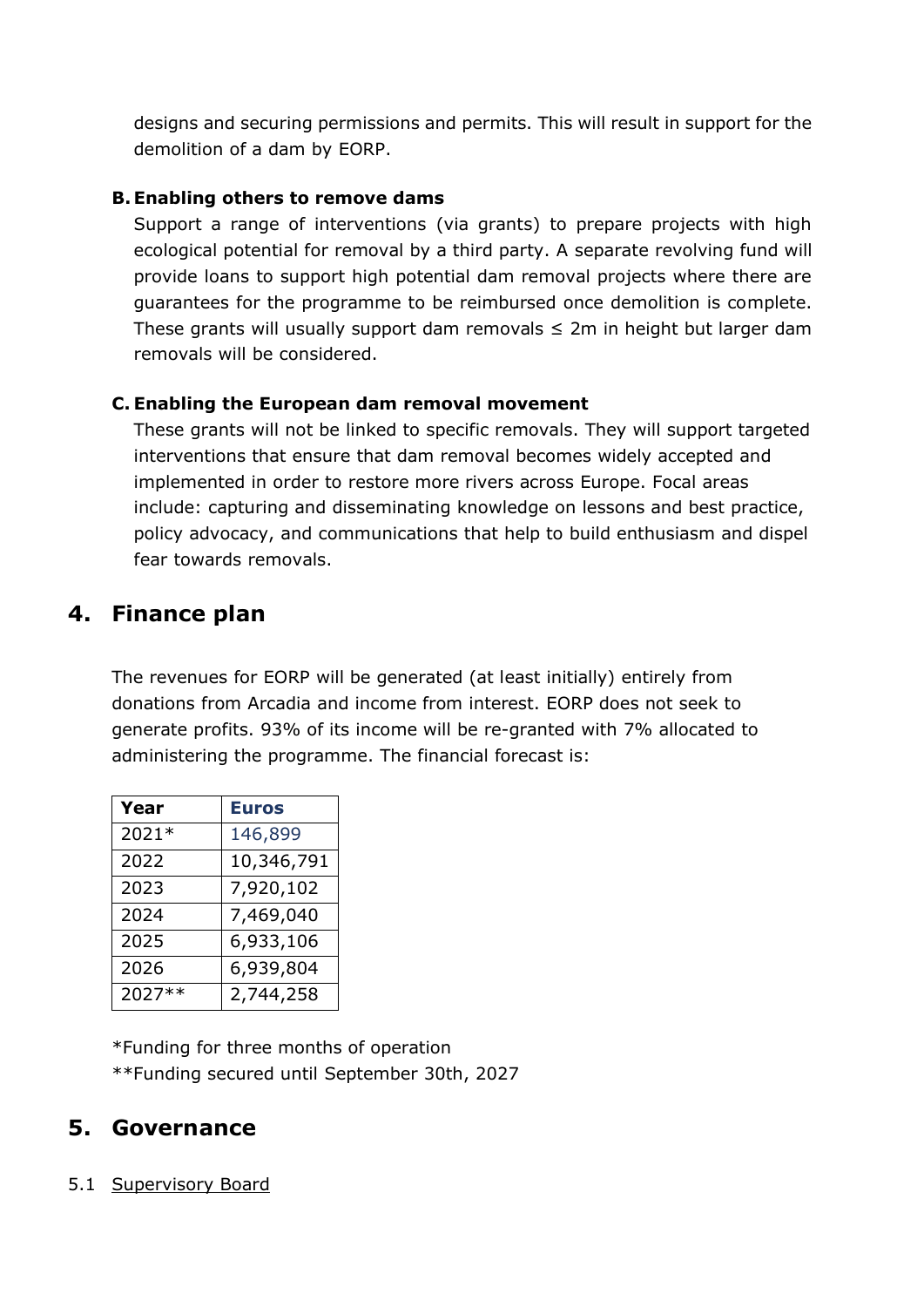Oversight of EORP is provided by the following Supervisory Board Members:

- 1. Mr A (Arjan) R. Berkhuysen (Dutch)
- 2. Mr B (Bart) Fokkens (Dutch)
- 3. Mrs Caroline Visser (Dutch)
- The Board members are not remunerated but will receive a fee for attending meetings, according to the existing legal regulations.
- Two members are required to represent and bind EORP.

## 5.2 Secretariat

EORP is managed by an Executive Director supported by technical and administrative staff. Legal, HR, IT and accounting support is outsourced.

#### 5.3 Programme Advisory Group

EORP is supported by a Programme Advisory Group which is an alliance of organisations and networks that will assist the programme to ensure that its strategy is aligned with other similar initiatives dedicated to river restoration in Europe.

The PAG is composed of the following members:

- 1. Dam Removal Europe
- 2. European Centre for River Restoration
- 3. European Environment Agency
- 4. Global Water Partnership
- 5. International Union for Conservation of Nature
- 6. Swansea University
- 7. EU MERLIN

Additional members may be added at the discretion of EORP.

## 5.4 Grant Selection Panel

The Grant Selection Panel is a group of independent advisors with practical expertise in the various fields relevant to the evaluation of dam-removal proposals. Their remit is to review grant applications and make recommendations for the selection of projects to support.

The GSP is composed of the following members:

- 1. Benoît Terrier
- 2. Britta-Antje Behm (Antje)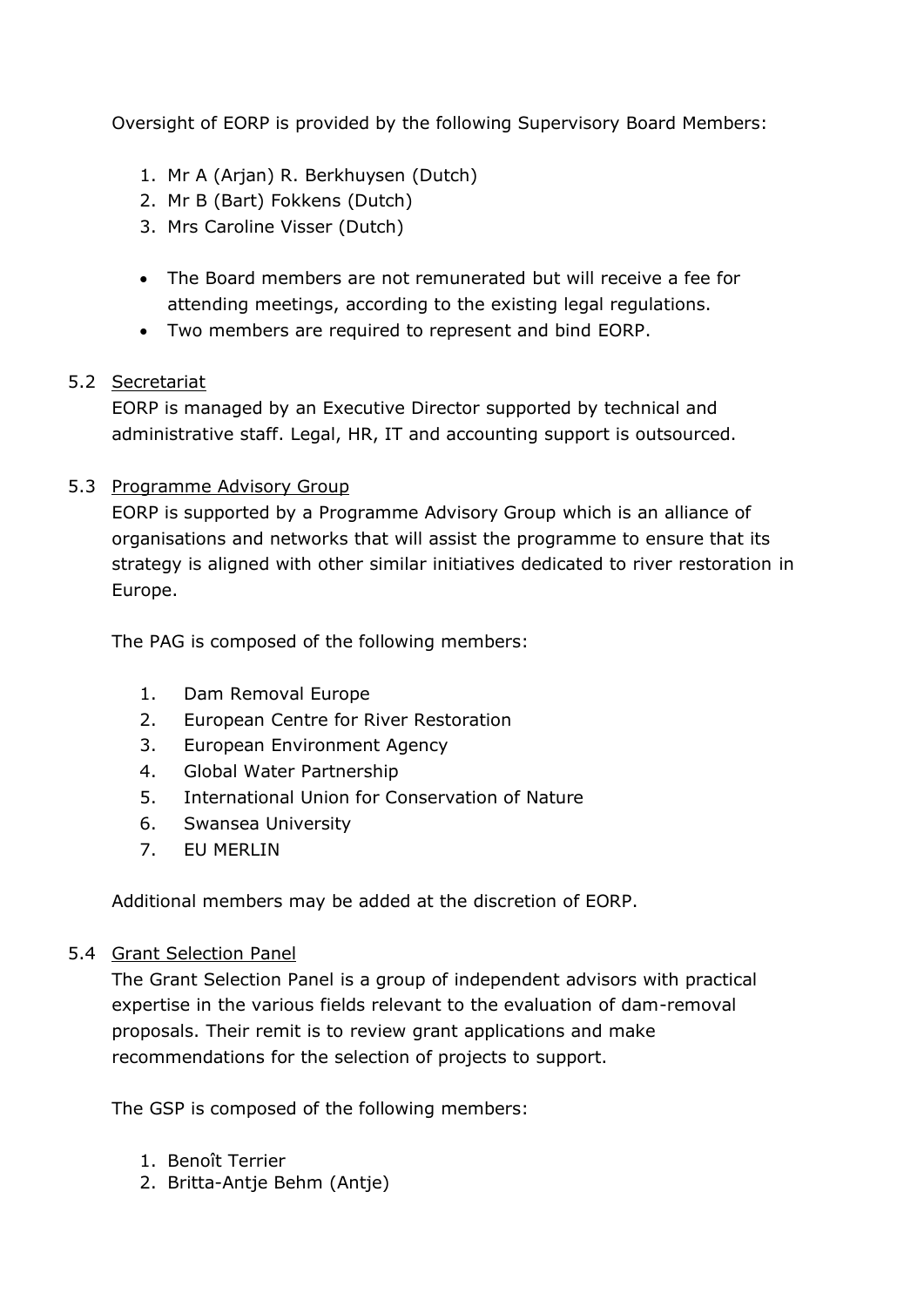- 3. Karolina Gurjazkaite
- 4. Laura Wildman
- 5. Maja Pravuljac
- 6. Olle Calles
- 7. Pencho Pandakov

## **6. Contacts**

6.1 Statutory name and contacts

## **Stichting European Open Rivers Programme**

Keizersgracht 241 1016 EA Amsterdam The Netherlands [info@openrivers.eu](mailto:info@openrivers.eu) [www.openrivers.eu](http://www.openrivers.eu/)

KVK number: 83204881 Bank: ABN AMRO

#### 6.2 Legal advisors

Van Benthem & Keulen B.V. Archimedeslaan 61 PO Box 85005 3508 AA Utrecht The Netherlands

6.3 Accountant

BDO Krijgsman 9 1186 DM Amstelveen The Netherlands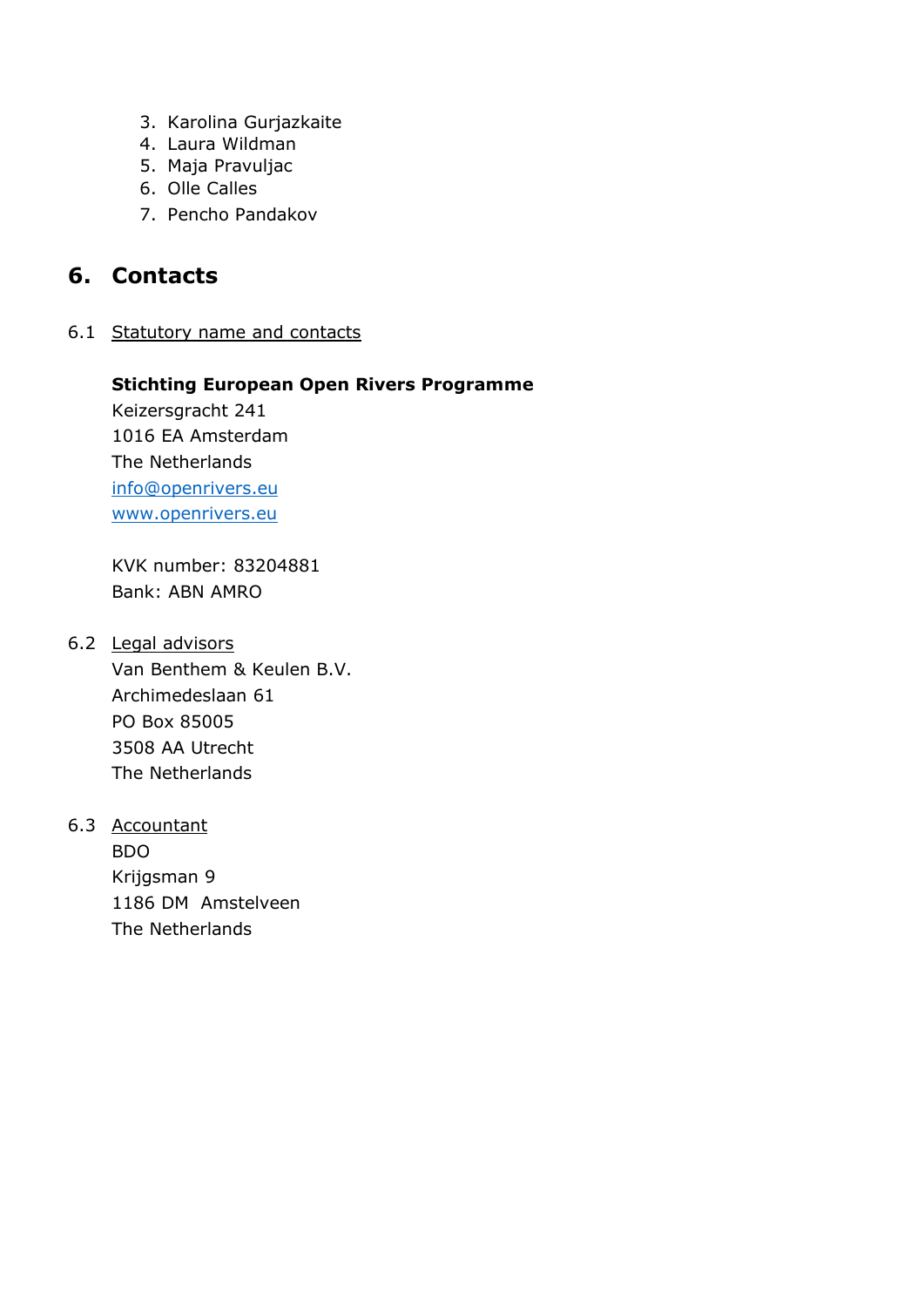# **Annex I: Deed of incorporation**

On twenty-fifth of June two thousand twenty-one, there appeared before me, Mariél Géraldine Vrielink, civil-law notary practising in Utrecht, the Netherlands: Alexander Viktor Theodoor Bremer, acting for the purposes hereof pursuant to a power of attorney from:

- 1. Mr. **Arnold-Jan Reyer Berkhuysen**, born in Delfzijl op the first day of August nineteen hundred sixty-nine, with address at Heereweg 42 A, 8891 HT Midsland, municipality of Terschelling, holder of a Dutch passport with number NVPCH9L71, valid from the thirteenth day of January two thousand sixteen until the thirteenth day of two thousand twenty six, married (the **Incoporator 1**);
- 2. Mr. **Barteld Fokkens**, born in Eenrum on the nineteenth day of January nineteen hundred forty-five, with address at Jagersveld 28, 8222 AB Lelystad holder of a Dutch passport with number NW051J1R2, valid from the twenty-first day of January two thousand fifteen until the twenty first day of January two thousand twenty-five, with official partner registration (the **Incorporator 2** and jointly with the Incorporator 1 the **Incorporators**).

#### **Power of attorney**

The power of attorney to the person appearing appears from one private deed, a copy of which will be attached to this deed.

#### **Incorporation**

The person appearing stated that he was hereby incorporating a foundation, which will be governed by the following articles of association:

#### **ARTICLES OF ASSOCIATION:**

#### **Article 1. Definitions**

- 1.1 In these Articles of Association the following words shall have the following meanings:
	- (a) **Articles of Association**: these articles of association;
	- (b) **Board**: the board of the Foundation;
	- (c) **Executive Director**: each member of the Board;
	- (d) **Foundation**: the foundation the internal organisation of which is governed by these Articles of Association.
	- (e) **in writing**: by letter, telecopier, e-mail, or by a legible and reproducible message otherwise electronically sent, provided that the identity of the sender can be sufficiently established;
	- (f) **Supervisory Board Member:** each member of the Supervisory Board;
	- (g) **Supervisory Board**: the supervisory board of the Foundation;
	- (h) **Unable to Act**: inability (*belet*) as referred to in Section 2:244 subsection 4 of the Dutch Civil Code, including the event that the relevant person claims (in writing) inability for a certain period of time.
- 1.2 References to Articles shall be deemed to refer to articles of these Articles of Association, unless the contrary is apparent.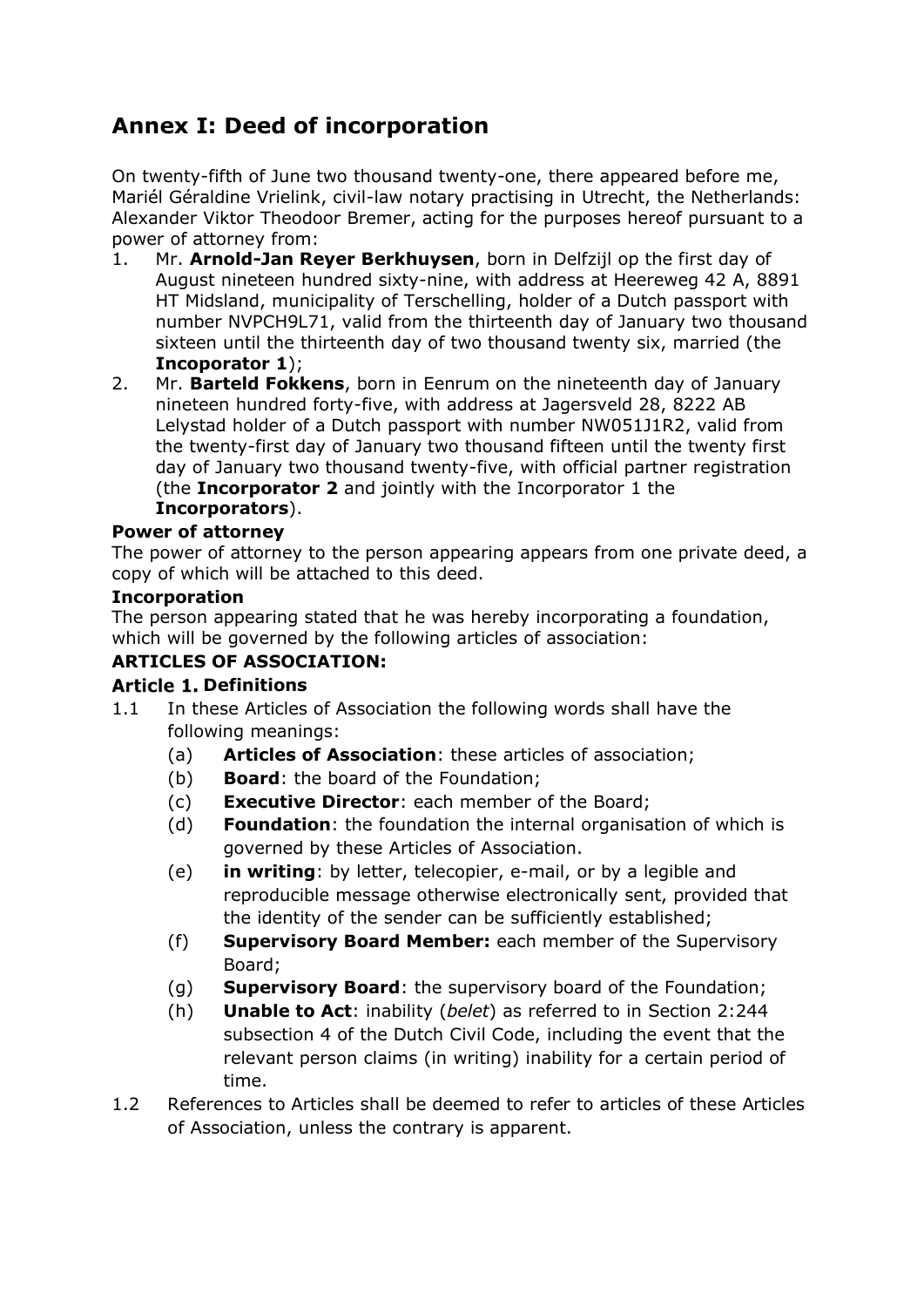1.3 Unless the contrary is apparent, a reference to a term or word in the singular includes a reference to the plural of such term or word and vice versa.

## **Article 2. Name and official seat**

- 2.1 The name of the Foundation is: **Stichting European Open Rivers Programme**.
- 2.2 The official seat of the Foundation is in the municipality of Amsterdam.

## **Objects and assets**

- 3.1 The objects of the Foundation are to restore endangered European rivers by supporting interventions that lead to the removal of dams and the restoration of river flow and biodiversity, and furthermore, to do everything that is related to the above or may be conducive thereto.
- 3.2 The foundation seeks to achieve these objects by:
	- (a) delivering a programme that issues grants and loans to third parties to remove dams or to do everything that is related or may be conducive thereto;
	- (b) supporting enabling activities that result in dam removal;
	- (c) promoting the programme referred to under (a);
	- (d) identifying and attracting funders for the programme referred to under (a);
	- (e) and furthermore, to do everything that is related to the above or may be conducive thereto.
- 3.3 The foundation operates on a non-profit basis.
- 3.4 The assets of the Foundation shall be constituted by:
	- (a) gifts, inheritances and bequests;
	- (b) subsidies and donations;
	- (c) all other acquisitions and income.

## **Board: appointment, suspension and resignation**

- 4.1 The Board shall consist of one or more Executive Directors. Both individuals and legal entities can be Executive Directors. Supervisory Board Members cannot be appointed as Executive Directors.
- 4.2 Executive Directors are appointed by the Supervisory Board.
- 4.3 Vacancies that may arise shall be filled at the earliest opportunity. An incomplete Board shall retain its authorities.
- 4.4 Each Executive Director can be suspended by the Supervisory Board at any time for a period of no more than three months. If following a suspension, no resolution is adopted on dismissal within three months, the suspension shall end by the end of that period.
- 4.5 The Board may appoint a chairman from its midst.
- 4.6 Each Executive Director can be dismissed by the court in cases provided for by law.
- 4.7 An Executive Director further ceases to hold office:
	- (a) upon death;
	- (b) upon voluntary resignation;
	- (c) upon his dismissal by the Supervisory Board;
	- (d) upon his appointment as Supervisory Board Member;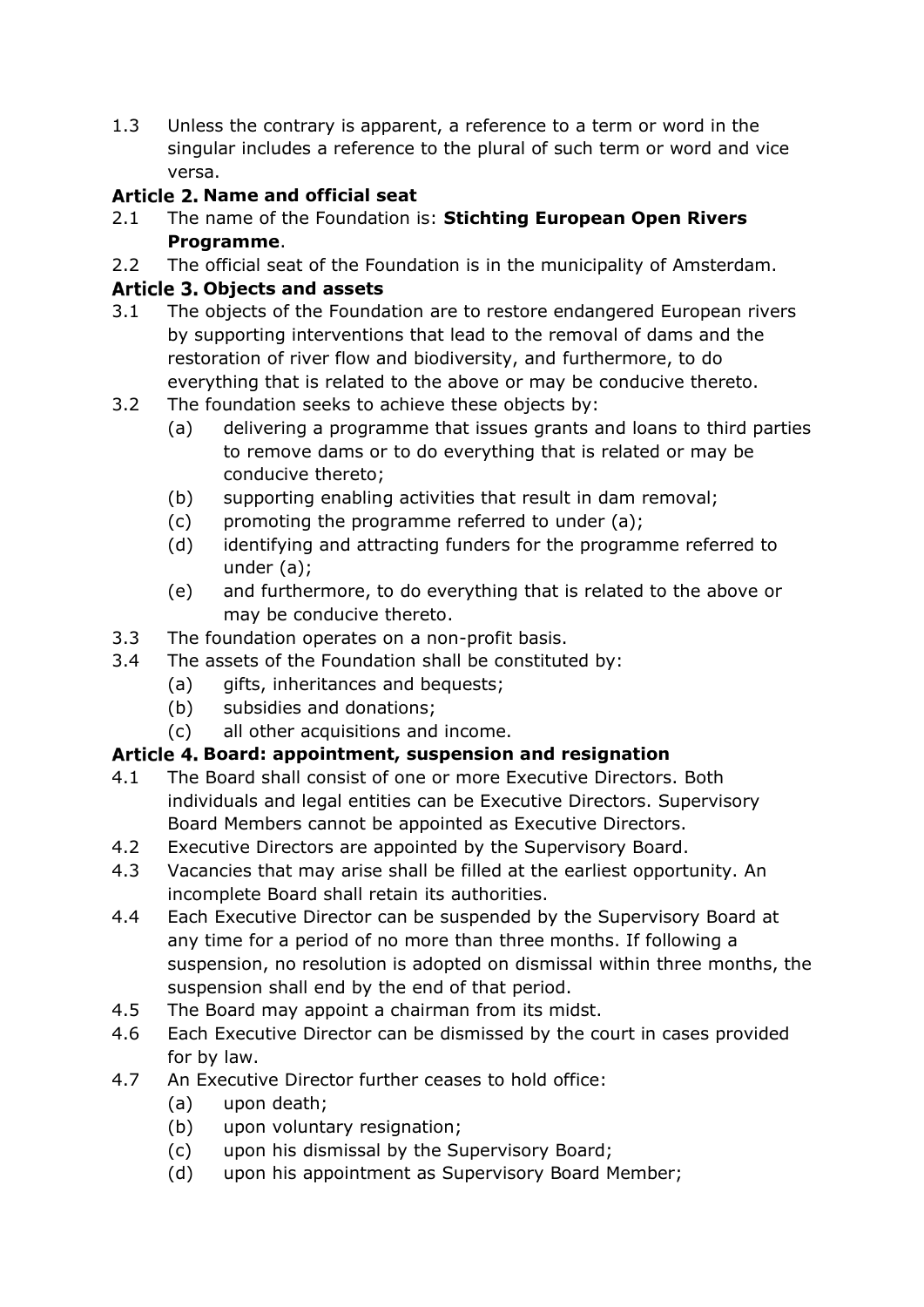- (e) upon being declared bankrupt, applying for a suspension of payments or petitioning for application of the debt restructuring provision referred to in the Dutch Bankruptcy Act;
- (f) upon the appointment of a custodian to administer the Executive Director's affairs or upon a court decision pursuant to which one or more of the assets of the Executive Director are placed under curatorship;
- (g) if the Executive Director is a legal entity: upon ceasing to exist pursuant to a merger, demerger or dissolution.
- 4.8 The authority to establish the remuneration and conditions of employment for Executive Directors is vested in the Supervisory Board.
- 4.9 In the event an Executive Director being Unable to Act, the remaining Executive Director(s) shall temporarily be entrusted with the management of the Foundation.

In the event all Executive Directors are Unable to Act, the Foundation shall temporarily be managed by one or more other persons appointed to that effect by the Supervisory Board.

## **Board: duties and powers**

- 5.1 The Board shall be entrusted with the management of the Foundation. In performing their duties, the Executive Directors shall act in accordance with the interests of the Foundation and the organisation connected with it.
- 5.2 The Board shall, subject to the approval of the Supervisory Board, be authorized to resolve to enter into agreements to purchase, alienate or encumber registered property and to enter into agreements whereby the Foundation binds itself as surety or joint and several co debtor or guarantees or secures the debts of a third party as well as to represent the Foundation in such transactions.
- 5.3 The Foundation may accept inheritances only under the privilege of inventory.

## **Board meetings: notice and venue**

- 6.1 In case the Board exists of multiple Executive-Directors, Board meetings shall be held as often as an Executive Director or the Supervisory Board deems such necessary. At least one Board meeting shall be held or at least once a decision shall be made in accordance with Article [9.7](#page-9-0) during each financial year.
- 6.2 Notice of Board meetings shall be given by an Executive Director or the Supervisory Board. Notice of the meeting shall be given in writing and no later than on the eighth day before the date of the meeting. The notice of the meeting shall specify the subjects to be discussed.
- 6.3 Board meetings are to be held at the place determined by the person providing notice of the meeting.
- 6.4 Board meetings may be held by means of an assembly of its members in person at a formal meeting or by conference call, "video conference" or by any other means of communication, provided that all Executive Directors participating in such meeting are able to communicate with each other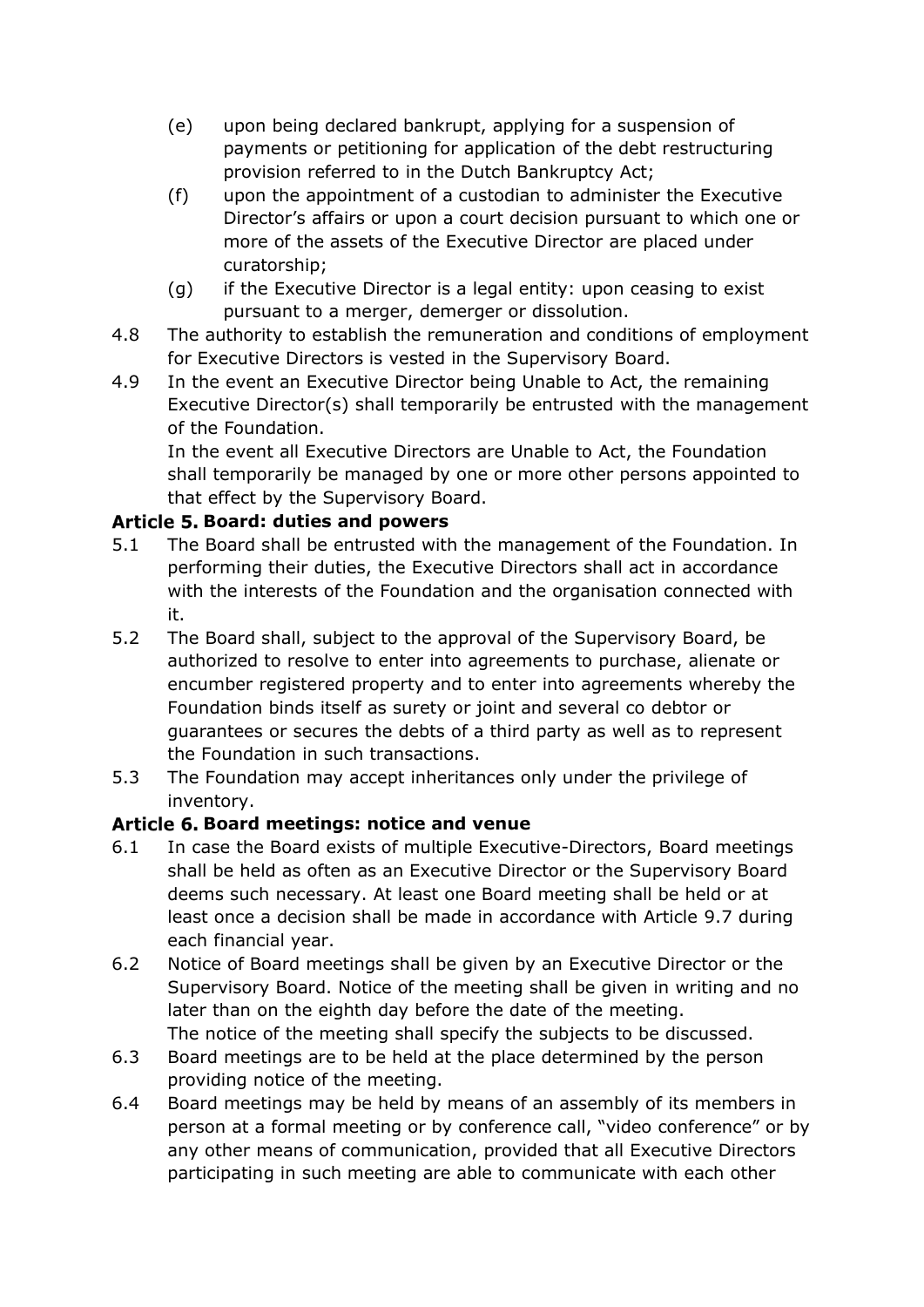simultaneously. Participation in a meeting held in any of the above ways shall constitute presence at such meeting.

## **Board meetings: admittance**

- 7.1 Board meetings may be attended by Executive Directors and those permitted by the Executive Directors attending the meeting.
- 7.2 Executive Directors may be represented at a meeting by another Executive Director authorized in writing. An Executive Director may not represent more than one other Executive Director at a meeting.

## **Board meetings: chairperson and secretary**

- 8.1 The Board meetings shall be presided over by the chairperson of the Board; in his absence the meeting shall itself provide leadership. Until such appointment is made the eldest Executive Director present at the meeting shall act as chairperson of the meeting.
- 8.2 The chairperson of the meeting shall appoint a secretary for the meeting.
- 8.3 The secretary of a meeting shall keep minutes of the proceedings at the Board meeting. The minutes shall be adopted by the Board, at the same meeting or at the next meeting.

## **Article 9. Board resolutions**

- 9.1 Within the Board, each Executive Director may cast one vote.
- 9.2 To the extent that the law or these Articles of Association do not require a qualified majority, all resolutions of the Board shall be adopted by more than half of the votes cast.
- <span id="page-9-1"></span>9.3 Blank and invalid votes shall not be counted as votes.
- 9.4 If there is a tie in voting, the proposal shall be deemed to have been rejected.
- 9.5 All voting shall take place orally. However, the chairperson of the meeting is entitled to decide that votes be cast in writing. In cases of votes on persons, each Executive Director present at the meeting may demand a vote in writing. Voting in writing shall take place by means of unsigned ballot papers.
- <span id="page-9-2"></span>9.6 If the formalities for convening and holding of Board meetings, as prescribed by law or these Articles of Association, have not been complied with, valid resolutions by the Board may only be adopted in a meeting if all Executive Directors are present or represented at the meeting and have consented to the decision-making process taking place.
- <span id="page-9-0"></span>9.7 Board resolutions may also be adopted in a manner other than at a meeting, provided that all Executive Directors have given consent to such decision-making process in writing. The votes shall be cast in writing.
- 9.8 The Board may, subject to the approval of the Supervisory Board, establish rules regarding its decision-making process and working methods.
- 9.9 An Executive Director shall not participate in deliberations and the decision-making process in the event of a direct or indirect personal conflict of interest between that Executive Director and the Foundation and the organisation connected with it. If there is such personal conflict of interest in respect of all Executive Directors, the resolution shall be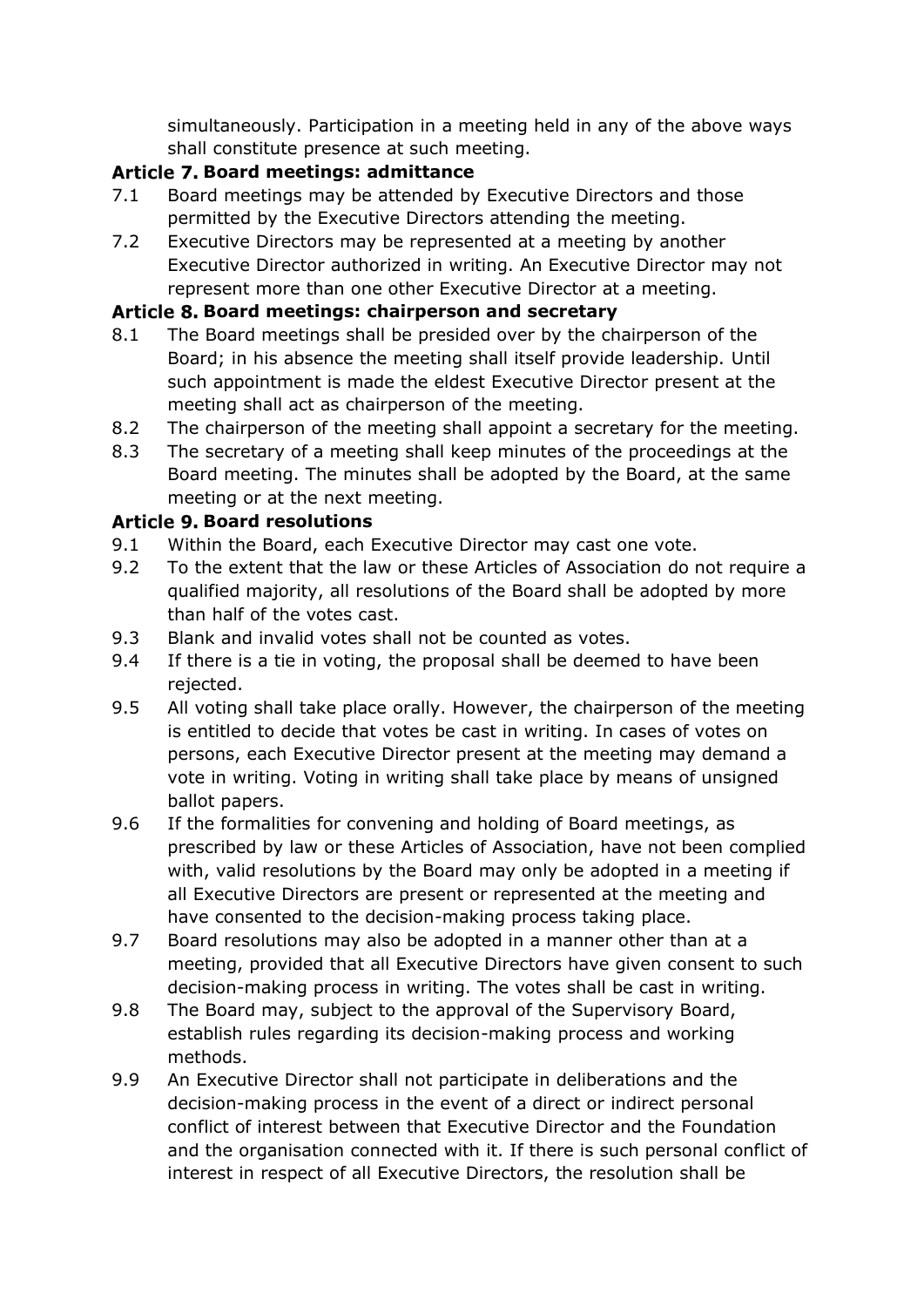adopted by the Supervisory Board.

## <span id="page-10-0"></span>Article 10. Approval of Board resolutions and conflict of interest

- 10.1 The Board needs the approval of the Supervisory Board for a resolution to:
	- (a) to establish or amend a policy plan of the Foundation;
	- (b) to establish or amend strategy(plans) of the Foundation;
	- (c) to establish or amend an annual plan and budget;
	- (d) to recruit and employ new employees;
	- (e) awarding a grant or loan;
	- (f) to issue grants or loans;
- 10.2 The Supervisory Board may require Board resolutions to be subject to its approval. The Board shall be notified in writing of such resolutions, which shall be clearly specified.
- 10.3 A resolution of the Board with respect to a matter involving a direct or indirect personal conflict of interest between one or more Executive Directors and the Foundation and the organisation connected with it shall be subject to the approval of the Supervisory Board.
- 10.4 The absence of approval by the Supervisory Board of a resolution as referred to in this [Article 10](#page-10-0) shall not affect the authority of the Board or its members to represent the Foundation.

## **Article 11. Representation**

- 11.1 The Foundation shall be represented by the Board.
- 11.2 The Board may appoint officers with general or limited power to represent the Foundation. Each officer shall be competent to represent the Foundation, subject to the restrictions imposed on him. The Board shall determine each officer's title. Such officers may be registered at the Dutch trade register, indicating the scope of their power to represent the Foundation.

## **Supervisory Board: appointment and resignation**

- 12.1 The Foundation shall have a Supervisory Board consisting of at least three individuals.
- 12.2 Supervisory Board Members are appointed by the Supervisory Board. The Supervisory Board may grant one Supervisory Board Member the title chairman of the Supervisory Board.
- 12.3 Vacancies that may arise shall be filled at the earliest opportunity. An incomplete Supervisory Board shall retain its authorities.
- 12.4 A Supervisory Board Member further ceases to hold office:
	- (a) upon death;
	- (b) upon voluntary resignation;
	- (c) upon his dismissal by the Supervisory Board;
	- (d) upon being declared bankrupt, applying for a suspension of payments or petitioning for application of the debt restructuring provision referred to in the Dutch Bankruptcy Act;
	- (e) upon the appointment of a custodian to administer the Supervisory Board Member's affairs or upon a court decision pursuant to which one or more of the assets of the Supervisory Board Member are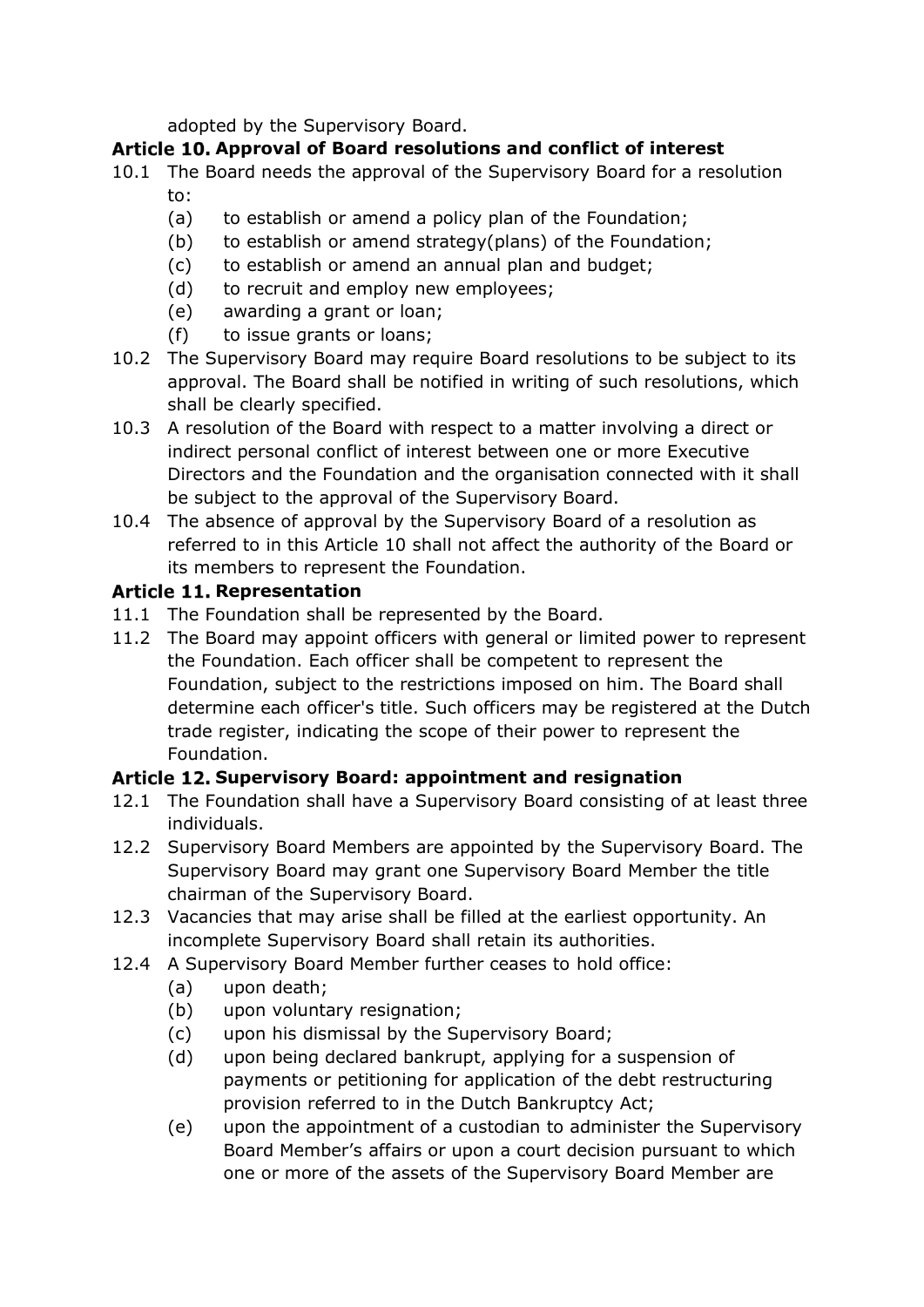placed under curatorship.

- 12.5 The Supervisory Board may establish a non-excessive remuneration for Supervisory Board Members. Supervisory Board Members are entitled to reimbursement of expenses reasonably incurred by them in the performance of their duties.
- 12.6 In the event a Supervisory Board Member is absent or being Unable to Act, the remaining Supervisory Board Member(s) shall temporarily be entrusted with the tasks and duties of the Supervisory Board. In the event all Supervisory Board members are absent or being Unable to Act, one or more persons who have been designated in writing in advance by the Supervisory Board for an indefinite period of time will be temporarily entrusted with the tasks and duties of the Supervisory Board. The reassessment of this designation must be scheduled as a subject on the agenda of a meeting of the Supervisory Board at least once per calendar year. If and as long as no new designation is made, the original designation will remain in full force and effect.

## **Supervisory Board: duties**

- 13.1 The Supervisory Board shall have the duty to supervise the policies of the Board and the general course of affairs in the Foundation and the organisation connected with it. The Supervisory Board shall assist the Board by giving advice. In performing their duties, the Supervisory Board Members shall act in accordance with the interests of the Foundation and the organisation connected with it.
- 13.2 The Board shall supply the Supervisory Board in due time with the information required for the performance of its duties.

## **Supervisory Board meetings: notice and venue**

- 14.1 Supervisory Board meetings shall be held as often as the Board or a Supervisory Board Member deems such necessary. At least four (4) Supervisory Board meeting shall be held or at least once a decision shall be made in accordance with Article [17.4](#page-12-0) during each financial year.
- 14.2 Notice of Supervisory Board meetings shall be given by a Supervisory Board Member. Notice of the meeting shall be given in writing and no later than on the eighth day before the date of the meeting. The notice of the meeting shall specify the subjects to be discussed.
- 14.3 Supervisory Board meetings are to be held at the place determined by the person convening the meeting.
- 14.4 Meetings of the Supervisory Board may be held by means of an assembly of its members in person at a formal meeting or by conference call, "video conference" or by any other means of communication, provided that all Supervisory Board Members participating in such meeting are able to communicate with each other simultaneously. Participation in a meeting held in any of the above ways shall constitute presence at such meeting.

## Article 15. Supervisory Board meetings: admittance and combined **meeting**

15.1 The Supervisory Board meetings may be attended by Supervisory Board Members and those permitted by the Supervisory Board Members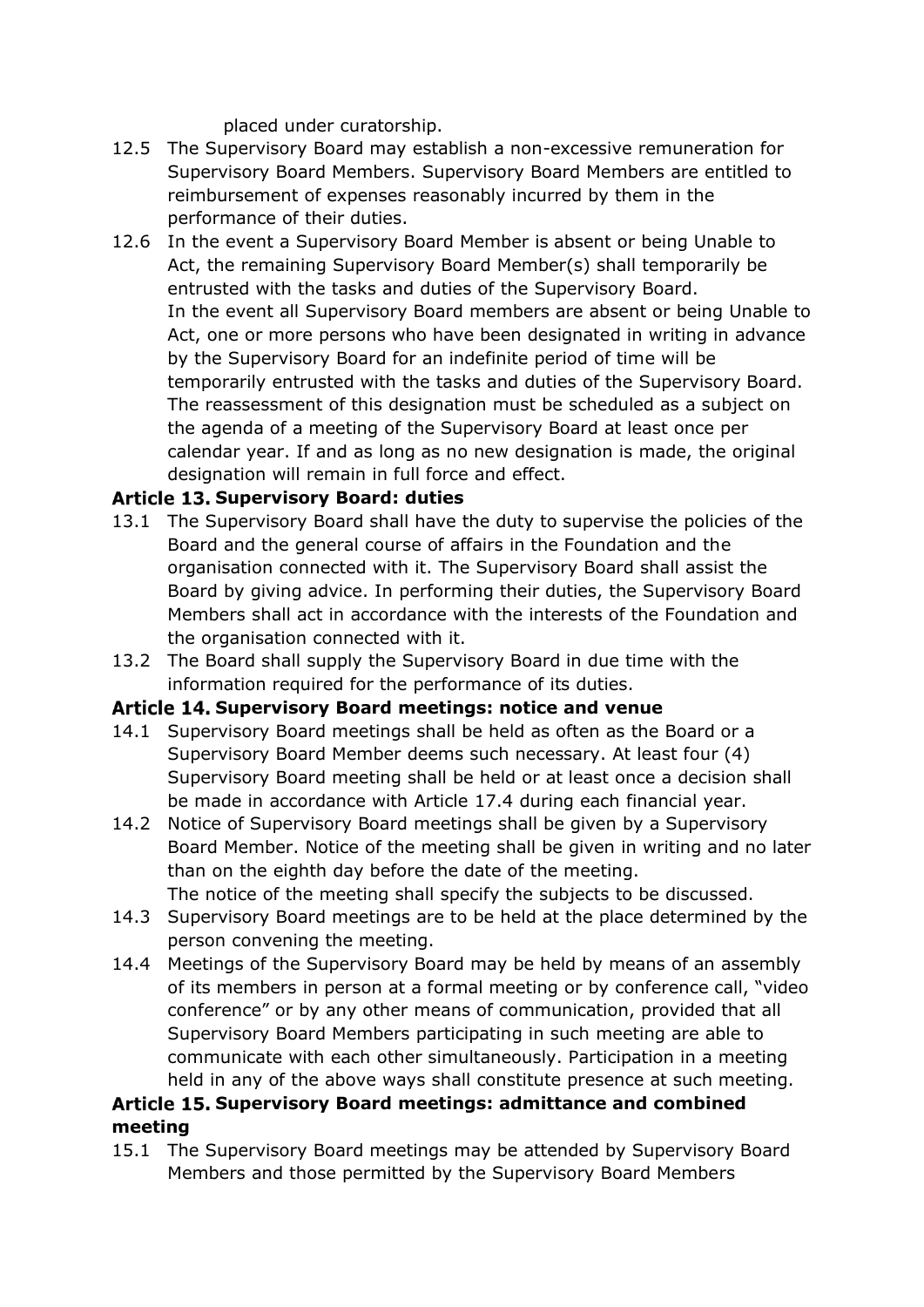attending the meeting.

- 15.2 Supervisory Board Members may be represented at a meeting by another Supervisory Board Member authorized in writing. A Supervisory Board Member may not represent more than one other Supervisory Board Member at a meeting.
- 15.3 The Supervisory Board shall meet with the Board as often as the Supervisory Board or the Board deems such necessary.

## **Supervisory Board meetings: chairperson and secretary**

- 16.1 The Supervisory Board meetings shall be presided over by the chairperson of the Supervisory Board. In his absence the meeting shall itself provide leadership. Until such appointment is made the eldest Supervisory Board Member present at the meeting shall act as chairperson of the meeting.
- 16.2 The chairperson of the Supervisory Board shall appoint a secretary for the meeting.
- 16.3 The secretary of a meeting shall keep minutes of the proceedings at the Supervisory Board meeting. The minutes shall be adopted by the board, at the same meeting or at the next meeting.

## **Article 17. Resolution of the Supervisory Board**

- 17.1 Within the Supervisory Board each Supervisory Board Member may cast one vote.
- 17.2 To the extent that the law or these Articles of Association do not require a qualified majority, all resolutions of the Supervisory Board shall be adopted by more than half of the votes cast. The Supervisory Board may only adopt valid resolutions during its meetings,

if more than half of the Supervisory Board Members in office are present or represented at the meeting.

- 17.3 The Articles [9.3](#page-9-1) through [9.6](#page-9-2) shall apply correspondingly to the decisionmaking of the Supervisory Board.
- <span id="page-12-0"></span>17.4 Supervisory Board resolutions may also be adopted in a manner other than at a meeting, provided that all Supervisory Board Members have given consent to such decision-making process in writing. The votes shall be cast in writing.
- 17.5 The Supervisory Board may establish rules regarding its decision-making process and working methods.
- 17.6 A Supervisory Board Member shall not participate in deliberations and the decision-making process in the event of a direct or indirect personal conflict of interest between that Supervisory Board Member and the Foundation and the organisation connected with it. If there is such personal conflict of interest in respect of all Supervisory Board Members, the Supervisory Board shall maintain its authority and the considerations for the resolution shall be set forth in writing.

## **Article 18. Commission**

18.1 The Board may decide to establish committees. Committees may be temporary or of a more or less permanent nature. The composition of each committee, the way in which its members are appointed and dismissed, the task and powers as well as the way in which decisions are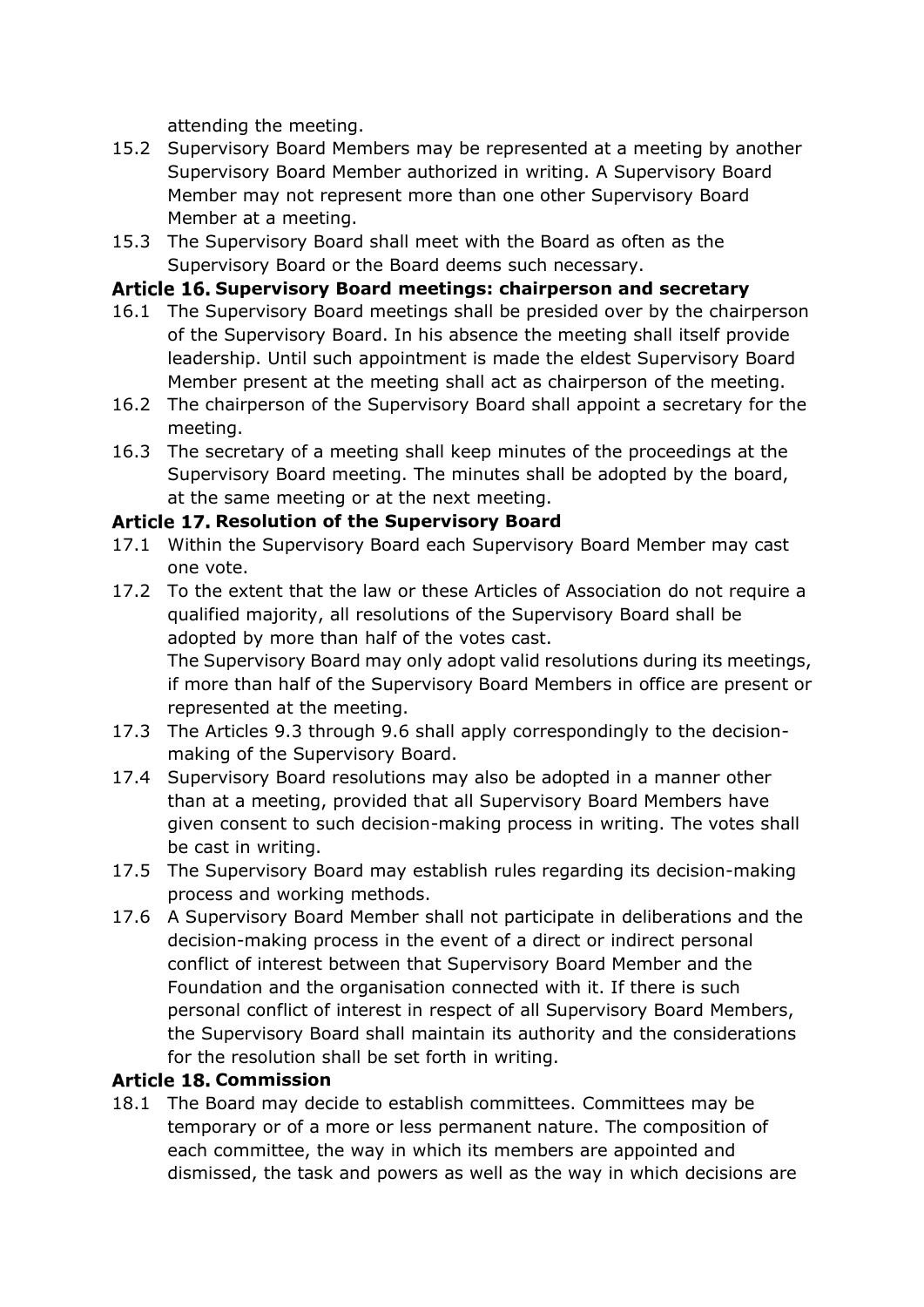taken within these committees shall be arranged - whether or not by separate regulations - by the Board.

18.2 If two or more committees have been established by the Board, the Board may appoint a committee coordinator from among its members.

## Article 19. Financial year and annual accounts

- 19.1 The Foundation's financial year shall be the calendar year.
- 19.2 The Board shall keep records pertaining to the financial position and the activities of the Foundation, in conformity with the requirements ensuing from the activities of the Foundation and shall keep the books, documents and other data carriers relating thereto in such a way that the Foundation's rights and obligations can be determined at all times.
- <span id="page-13-0"></span>19.3 The Board shall prepare and make available a paper version of a balance sheet and profit and loss account every year, within six months of the end of the relevant financial year. The balance sheet and the profit and loss account shall be signed by all Executive Directors and all Supervisory Board Members.
- 19.4 Before proceeding to adopt the documents referred to in Article [19.3,](#page-13-0) the Supervisory Board may have them examined by an accountant designated by the Supervisory Board. The accountant shall report to the Supervisory Board on the result of his examination and shall inform the Board of his examination.
- 19.5 The Board is obliged to keep the books, documents and other data carriers referred to in the above paragraphs for a period of seven years.

## **Amendment of the Articles of Association**

- <span id="page-13-1"></span>20.1 The Board shall, subject to the approval of the Supervisory Board, be authorized to amend these Articles of Association by resolution adopted in a meeting in which all Executive Directors are present or represented. If, at a meeting in which a resolution to amend these Articles of Association is to be discussed, not all Executive Directors are present or represented, a second meeting shall be called to be held no earlier than two weeks and no later than four weeks after the first meeting. At such second meeting, irrespective of the number of Executive Directors present or represented, a valid resolution with respect to the proposal presented for discussion at the first meeting may be adopted.
- 20.2 A copy of the proposal, containing the verbatim text of the proposed amendment, shall be attached to the notice of the meeting in which an amendment of the Articles of Association is to be discussed.
- 20.3 An amendment of these Articles of Association shall only take effect after a notarial deed thereof has been drawn up. Each Executive Director severally shall be authorized to have said deed executed.

## **Article 21. Dissolution**

- 21.1 The Foundation may be dissolved pursuant to a resolution to that effect by the Board, which resolution is subject to the prior approval of the Supervisory Board,
- 21.2 Article [20.1](#page-13-1) shall apply by analogy to a Board resolution to dissolve the Foundation.